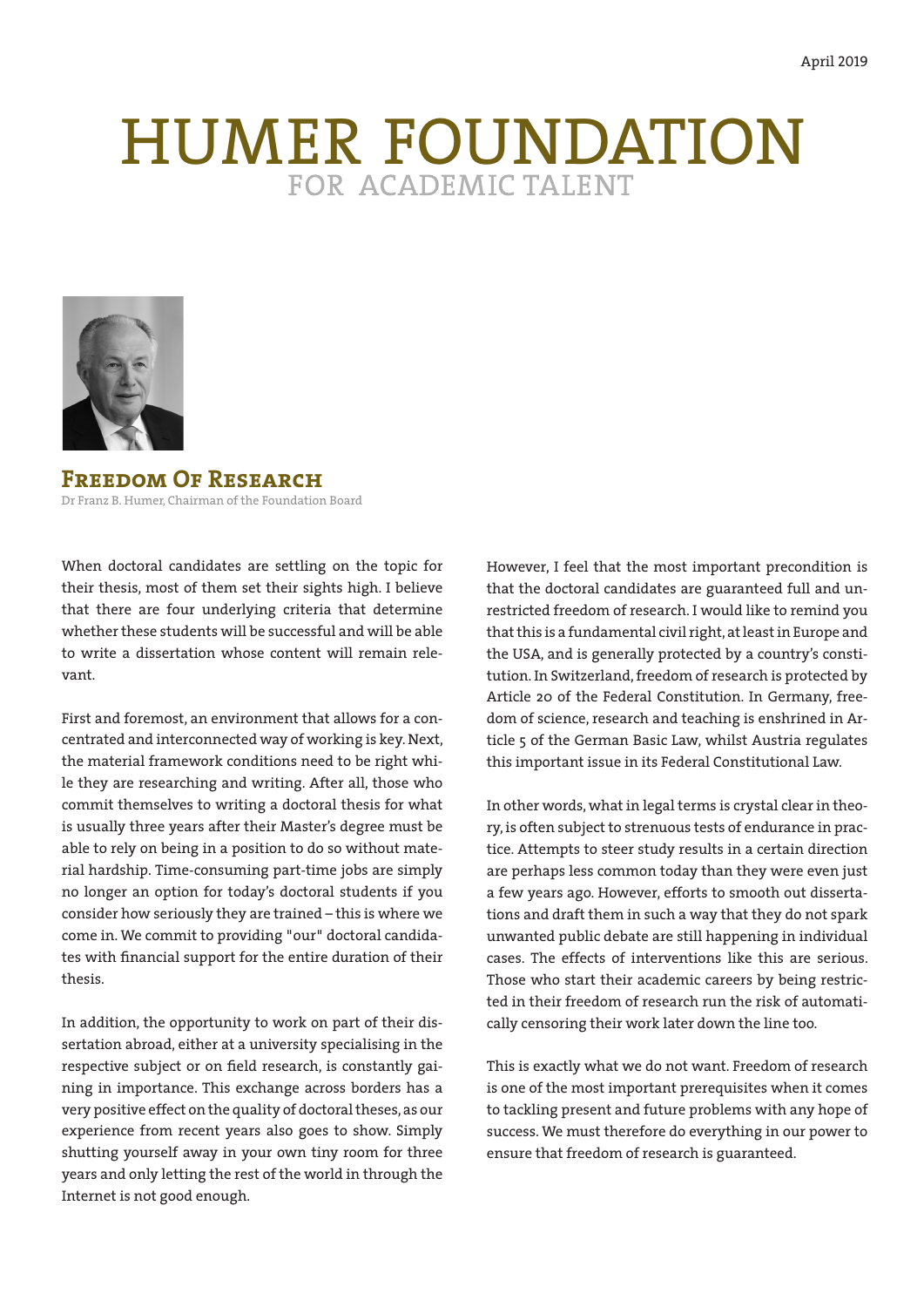

# **Performance Report 2018**

Urs Lauffer, executive member of the Foundation Board

Our Foundation, set up in spring 2007, aims to fund talented young scholars in Switzerland, Austria and other European countries, on an exclusively non-profit basis. This is done in close co-operation with the universities in Salzburg and Basel. Our partnership with the University of Zurich came to an end last year.

In 2018, the University of Salzburg received a sum of EUR 210 000. This support enabled six candidates to continue their doctoral work at the Salzburg Centre of European Union Studies during the year under review. Our Foundation has once again supported the University of Basel with a grant of CHF 100 000 for the key research topic "Africa". This sum was used to fund three doctoral candidates.

We deeply value the intensive collaboration with the relevant staff at these universities. This is the best way to ensure the quality of the individual research projects, which is regularly monitored by the professors involved. The Humer Foundation therefore still does not consider applications sent directly to it by doctoral candidates.

During the year under review, the Foundation Board met in two sessions, in Salzburg and Arlesheim. The main focus was the evaluation and approval of requests for financial support for doctoral candidates, which was undertaken on the basis of thorough, balanced assessments made by the two universities. In addition, the Foundation's statutory business (annual accounts, yearly review, auditor's report, elections) was dealt with.

Furthermore, the Foundation Board periodically reviews the success of funding activities, in the presence of professors and individual doctoral candidates. In doing so, we assess both the effectiveness and efficiency of our work, thus measuring the usefulness and the economic efficiency of the allocation of our Foundation's resources. Based on this, and using specific individual cases as templates, we then define our Foundation's goals for the new financial year. And finally, we also deal with all financial issues and risks (including investment principles, which are regularly reviewed and adjusted), and oversee the work of our office.

At the end of 2018, the organisation's capital totalled around CHF 2.2 million. This represents a smaller decline than originally expected thanks to a balanced financial result in the year under review. In this light, the Foundation Board believes that our Foundation can continue its activities until the end of 2022, although the organisation's capital will inevitably be reduced further over these years.

The office is managed by Lauffer & Frischknecht, a communication management consultancy, on a consultative basis. Stéphanie Ramel takes care of the administration, and Fritz Frischknecht, MA Econ., is responsible for the accounts department. Swiss GAAP FER 21 is used for the annual financial statements.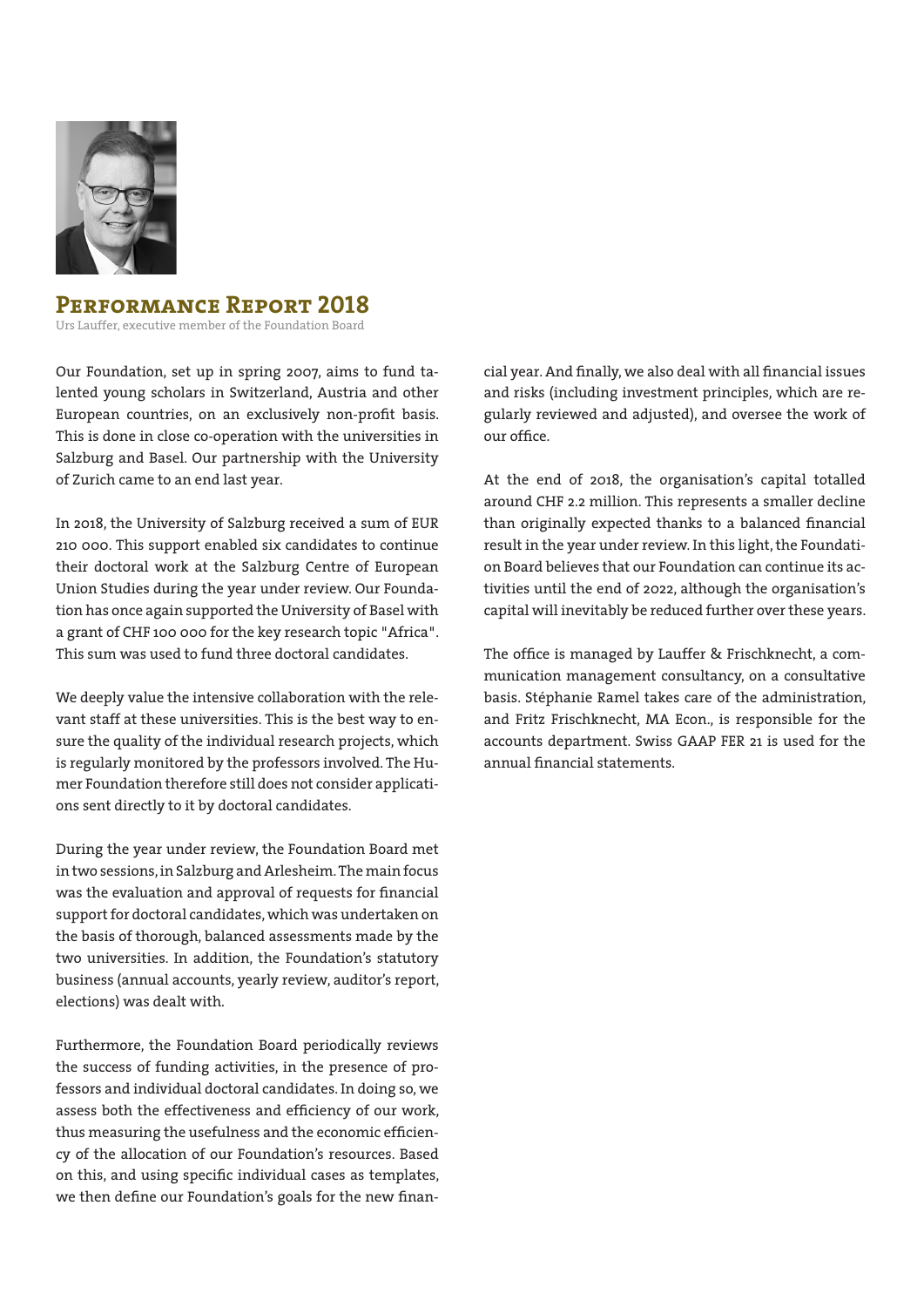# **Current Theses**

#### **University of Zurich – Asia and Europe**

**Two doctoral candidates were being supported by the Humer Foundation up until summer 2018:**

NINA RAGETH - Siddha Medicine in the Context of Neo-Hindu Organizations in Contemporary South India: the Convergence of Religion and Medicine

Anusooya Sivaganesan – Forced to marry. A human rights' violation within its Euro-Asian entanglements. Unfree marriages from a multi-country perspective exemplified by Switzerland, Great Britain, the Netherlands, Pakistan, Sri Lanka und Turkey

## **University of Salzburg – European Union STUDIES**

**At present, the Humer Foundation is supporting the following six doctoral students:**

## Sandra Hummelbrunner – The Consistency of European External Action

Milena Kern – Essays on the liberalisation of international trade in services

Christian Kleinertz – Labour Market Effects of Migration

Carina Kobler – Transnational Care Work in the European Union – Regulation, Implementation and Administrative Cooperation

THOMAS LEHNER - Governments, Parties and the Public -The multiple layers of conflict during the Euro Crisis

Isabel Staudinger – The Legal Nature of Financial Assistance Conditionality – A New Enforcement Method in European Union Law?

### **University of Basel – Africa**

**At present, the Humer Foundation is supporting the following three doctoral students:**

Raja Daouah – Emerging Trends, Developments and Opportunities of Islamic Finance: The Moroccan Case

STEPHEN ASOL KAPINDE - Political Sermons in Kenyas Quest for Democratic Governance between 1986 and 2010: A case study of the selected sermons from the three Anglican Clergy

Andrea Kifyasi – Diplomatic History of China's Medical Assistance to Africa: A case Study of Tanzania, 1960–2015

# **Completed Theses**

**In 2018, the following theses made possible by our Foundation were completed:**

## **University of Zurich – Asia and Europe**

TOBIAS WEISS - Capturing the sun. Journalism and nuclear power in Japan

## **University of Salzburg – european union studies**

FRANCESCO GALLETTI - Varieties of Capitalism and the EMU Crisis: Assessing the Domestic Adjustments Variation

CAL LE GAL - Testing and Comparing Different Explanations in EU-Issue Voting; The Role of the Attribution of Responsibility

Dominika Majorowski – The European Stability Mechanism – A crisis resolution mechanism

#### **University of Basel – Africa**

Melanie Boehi – The South African botanical complex: botany, knowledge and power in South Africa in the 20th and 21st centuries